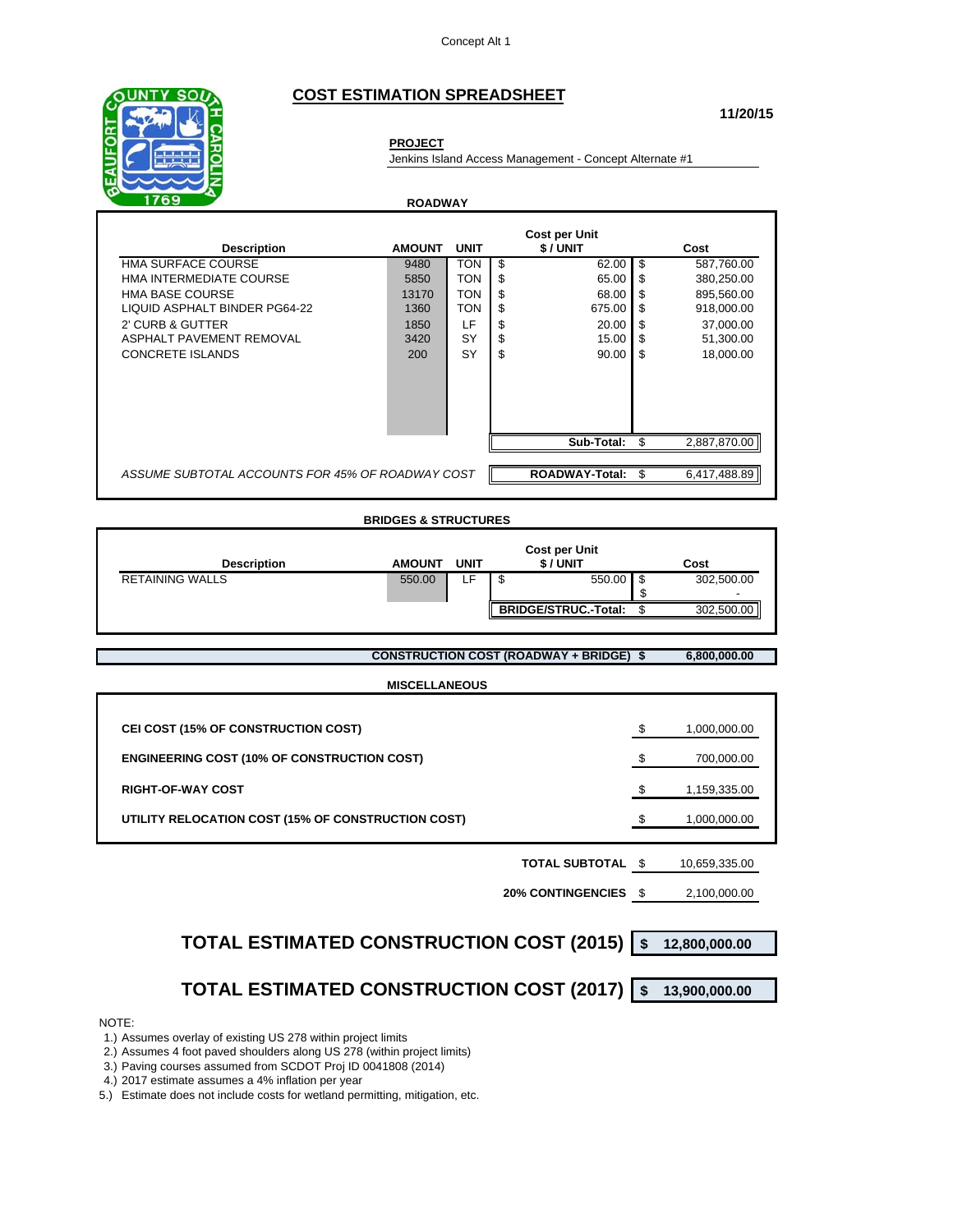

### **PROJECT**

Jenkins Island Access Management - Concept Alternate #1

| <b>R/W Acquisition Costs</b>           |    |                          |               |     |              |  |  |
|----------------------------------------|----|--------------------------|---------------|-----|--------------|--|--|
|                                        |    | Price/SF                 | Total (SF)    |     |              |  |  |
| Right-of-Way                           | \$ | 12.00                    | 75289 \$      |     | 903,468.00   |  |  |
| Damages/Contigencies (25% of Subtotal) |    |                          |               | \$  | 225,867.00   |  |  |
| Acquisition                            | \$ | Price/Parcel<br>5,000.00 | Parcel #<br>6 | -\$ | 30,000.00    |  |  |
| Total                                  |    |                          |               | \$  | 1,159,335.00 |  |  |

NOTE:

1.) Total r/w cost assumes no cost for State, P.O.A or Town-owned property acquisition (dedication assumed)

2.) Acquisition cost includes all individual parcels that would require acquisition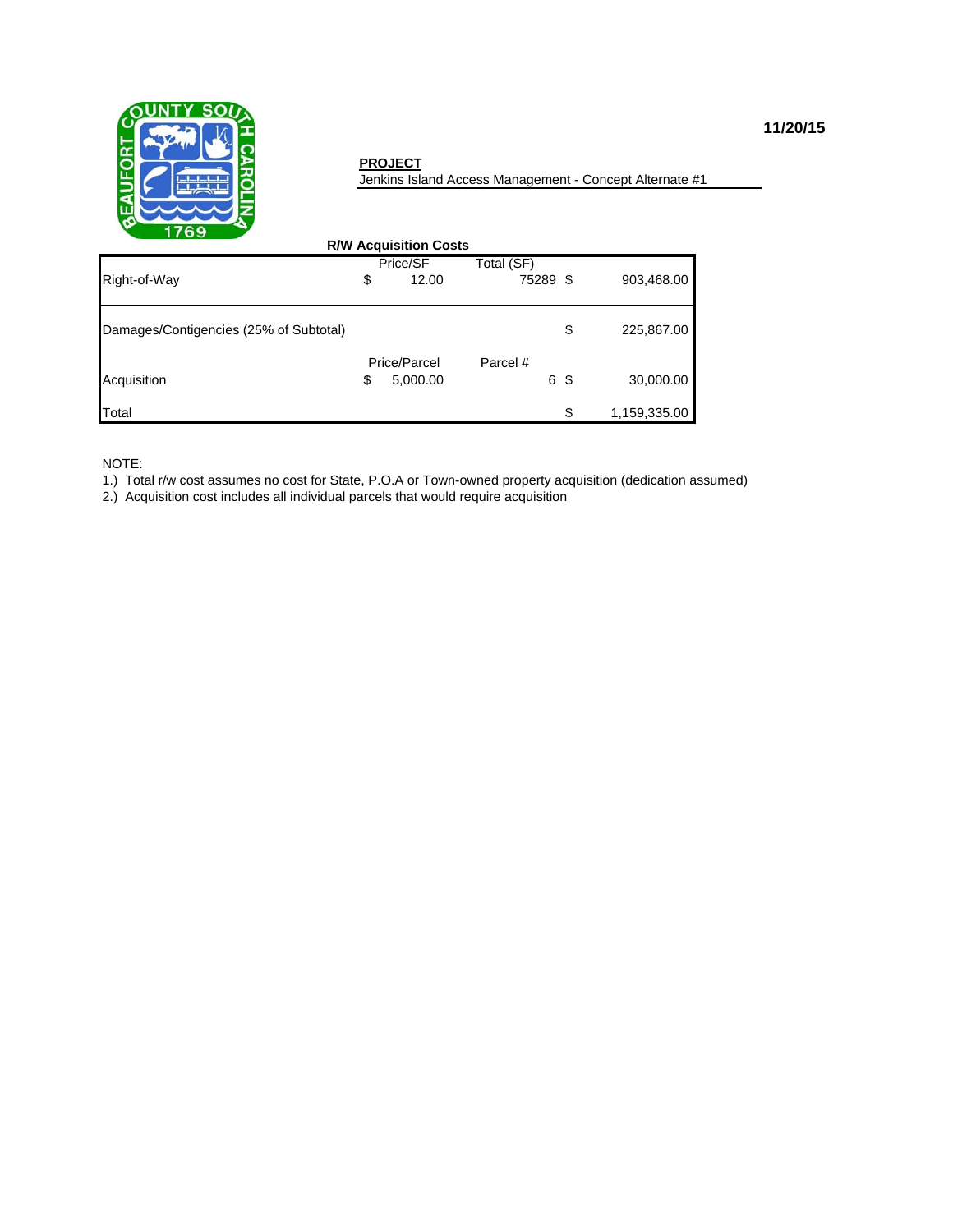### **COST ESTIMATION SPREADSHEET**



# **PROJECT**

Jenkins Island Access Management - Concept Alternate #2A

**ROADWAY**

| <b>Description</b>                               | <b>AMOUNT</b> | <b>UNIT</b> |     | <b>Cost per Unit</b><br>\$/UNIT |      | Cost         |
|--------------------------------------------------|---------------|-------------|-----|---------------------------------|------|--------------|
| <b>HMA SURFACE COURSE</b>                        | 5770          | TON         | \$. | 62.00                           | - \$ | 357,740.00   |
| HMA INTERMEDIATE COURSE                          | 1790          | <b>TON</b>  | \$  | 65.00                           | \$   | 116.350.00   |
| <b>HMA BASE COURSE</b>                           | 7230          | <b>TON</b>  | \$  | 68.00                           | - \$ | 491,640.00   |
| LIQUID ASPHALT BINDER PG64-22                    | 720           | <b>TON</b>  | \$  | 675.00                          | -\$  | 486,000.00   |
| 2' CURB & GUTTER                                 | 820           | LF          | \$  | 20.00                           | - \$ | 16,400.00    |
| ASPHALT PAVEMENT REMOVAL                         | 1852          | SY          | \$  | 15.00                           | - \$ | 27,780.00    |
| <b>CONCRETE ISLANDS</b>                          | 90            | SY          | \$  | 90.00                           | \$   | 8,100.00     |
| <b>TRAFFIC SIGNALS</b>                           | 2             | ЕA          | \$  | 150,000.00                      | -\$  | 300,000.00   |
|                                                  |               |             |     |                                 |      |              |
|                                                  |               |             |     | Sub-Total:                      |      | 1.804.010.00 |
| ASSUME SUBTOTAL ACCOUNTS FOR 45% OF ROADWAY COST |               |             |     | <b>ROADWAY-Total:</b>           | \$   | 4,008,911.11 |

#### **BRIDGES & STRUCTURES**

| <b>Description</b> | <b>AMOUNT</b> | <b>UNIT</b> | <b>Cost per Unit</b><br>\$/UNIT | Cost |  |
|--------------------|---------------|-------------|---------------------------------|------|--|
|                    | 0.00          |             |                                 |      |  |
|                    |               |             |                                 |      |  |
|                    |               |             | <b>BRIDGE/STRUC.-Total:</b>     |      |  |

**CONSTRUCTION COST (ROADWAY + BRIDGE) \$ 4,100,000.00**

#### **MISCELLANEOUS**

| CEI COST (15% OF CONSTRUCTION COST)                | 600,000.00 |
|----------------------------------------------------|------------|
| <b>ENGINEERING COST (10% OF CONSTRUCTION COST)</b> | 400,000.00 |
| <b>RIGHT-OF-WAY COST</b>                           |            |
| UTILITY RELOCATION COST (15% OF CONSTRUCTION COST) | 600,000.00 |
|                                                    |            |

#### **TOTAL SUBTOTAL \$** 5,700,000.00

**20% CONTINGENCIES** \$ 1,100,000.00

| TOTAL ESTIMATED CONSTRUCTION COST (2015) \$ 6,800,000.00 |  |
|----------------------------------------------------------|--|

## **TOTAL ESTIMATED CONSTRUCTION COST (2017) \$ 7,400,000.00**

NOTE:

1.) Assumes overlay of existing US 278 within project limits

2.) Assumes 4 foot paved shoulders along US 278 (within project limits)

3.) Paving courses assumed from SCDOT Proj ID 0041808 (2014)

4.) 2017 estimate assumes a 4% inflation per year

5.) Estimate does not include cost for wetland permitting, mitigation, etc.